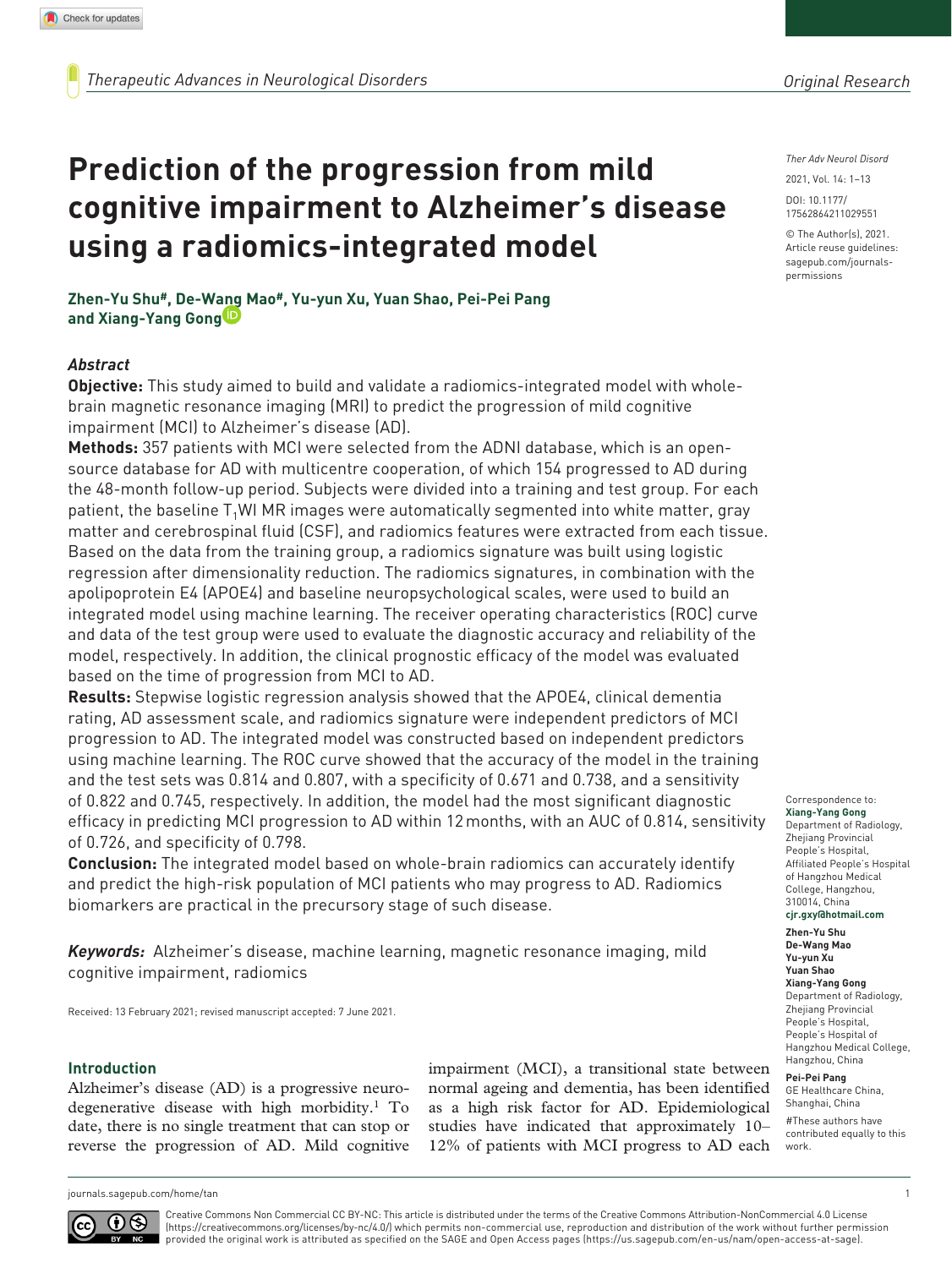year.2 Since many elderly individuals have MCI, but do not meet the diagnostic criteria for AD, early intervention for individuals at this stage may effectively delay progression of the disease.3

MCI does not affect daily activities, and individuals with MCI have normal cognitive function.4 However, MCI exhibits heterogeneous features in cognitive function and clinical progression, and the clinical outcomes remain uncertain. Some MCI patients remain stable, or even revert to normal functions, whereas others progress towards AD.<sup>5</sup> Therefore, there is an urgent need to define biomarkers that can identify and predict high-risk individuals with MCI who will progress to AD, as these individuals will require subsequent intervention. Currently, biochemical changes in the cerebrospinal fluid (CSF) and neuroimaging measures of brain anatomy and function have been identified as reliable biomarkers of AD.<sup>6-8</sup> Such features include increased CSF tau, hypometabolism in the posterior cingulate, and hippocampal atrophy.9,10 Using a machine-learning model with the combined use of these biomarkers, the automatic diagnosis and prognosis of AD patients has been proven to be reliable and highly accurate.11 However, the applicability of these biomarkers may be limited due to the high prevalence of AD, high cost of these techniques, and their relative difficulty of use.

Radiomics is a new approach based on the deep cross-fusing of medicine and computer science. It reflects the heterogeneity of disease through image features and has the characteristics of being low cost and non-invasive.<sup>12,13</sup> In the early years, this new method was widely used in oncology, $14$ and radiomics has now been used in the diagnosis and categorical assessment of MCI and AD.15 In the past few years, neuroimaging studies have shown that white matter (WM) degeneration and demyelination in the microscopic and macroscopic structure of WM are important physiological features in the identification of risk and progression of AD.16 These microstructural changes can be identified in three-dimensional whole-brain WM radiomics analyses.<sup>17</sup> In addition, grey matter (GM) atrophy and pathological changes in the CSF can identify very early changes associated with pathological ageing and AD.18 As a result, we hypothesize that whole-brain GM and CSF radiomics analysis may explain the heterogeneity of brain tissue in patients with MCI. We further believe that a whole-brain-based radiological approach may be more powerful than single region analysis in accurately identifying patients who may progress to AD.

Since AD is a complex neurodegenerative disorder, it is clear that a single marker cannot accurately diagnose AD and monitor disease progression.19 However, radiomics, in combination with clinical data and gene data, can be used to establish a disease prediction model to improve the prediction accuracy.20,21 In addition, it is known that the E4 allele of the apolipoprotein (APOE4) is the major known genetic risk factor for late-onset AD.22 The addition of APOE4 and neuropsychological scale data analysis can improve the diagnosis of MCI.<sup>23,24</sup> Therefore, a combination of different markers may provide a more comprehensive approach for the early diagnosis and monitoring of AD.

This study aimed to identify possible novel wholebrain biomarkers with radiomics using conventional magnetic resonance imaging (MRI) techniques, and to develop an integrated model using radiomics in combination with genetic traits and neuropsychological scales. This approach was used to identified individuals with MCI at high risk of progressing to AD. This radiomics-integrated model may be helpful to develop individualized and accurate medical plans in clinical practice.

# **Materials and methods**

## *Patient information*

Our study did not require an ethical board approval because all the original data used in this study, including neuropsychological scales, MRI and genetic data, were obtained from the Alzheimer's disease neuroimaging initiative (ADNI) project (ADNI.Loni.USC.EDU), an open-source database for AD with multicentre cooperation. The ADNI project aims to comprehensively evaluate the progress of MCI and early AD through the combination of longitudinal MRI, positron emission tomography (PET), and biomarker data, as well as clinical neuropsychological scale assessments. In addition, the project is committed to finding biomarkers for the diagnosis and prognosis of AD, and to developing potential biomarkers for clinical application. In the present study, we selected 357 patients with MCI, who were followed up for 4years with complete clinical data, including baseline MRI, genetic data, and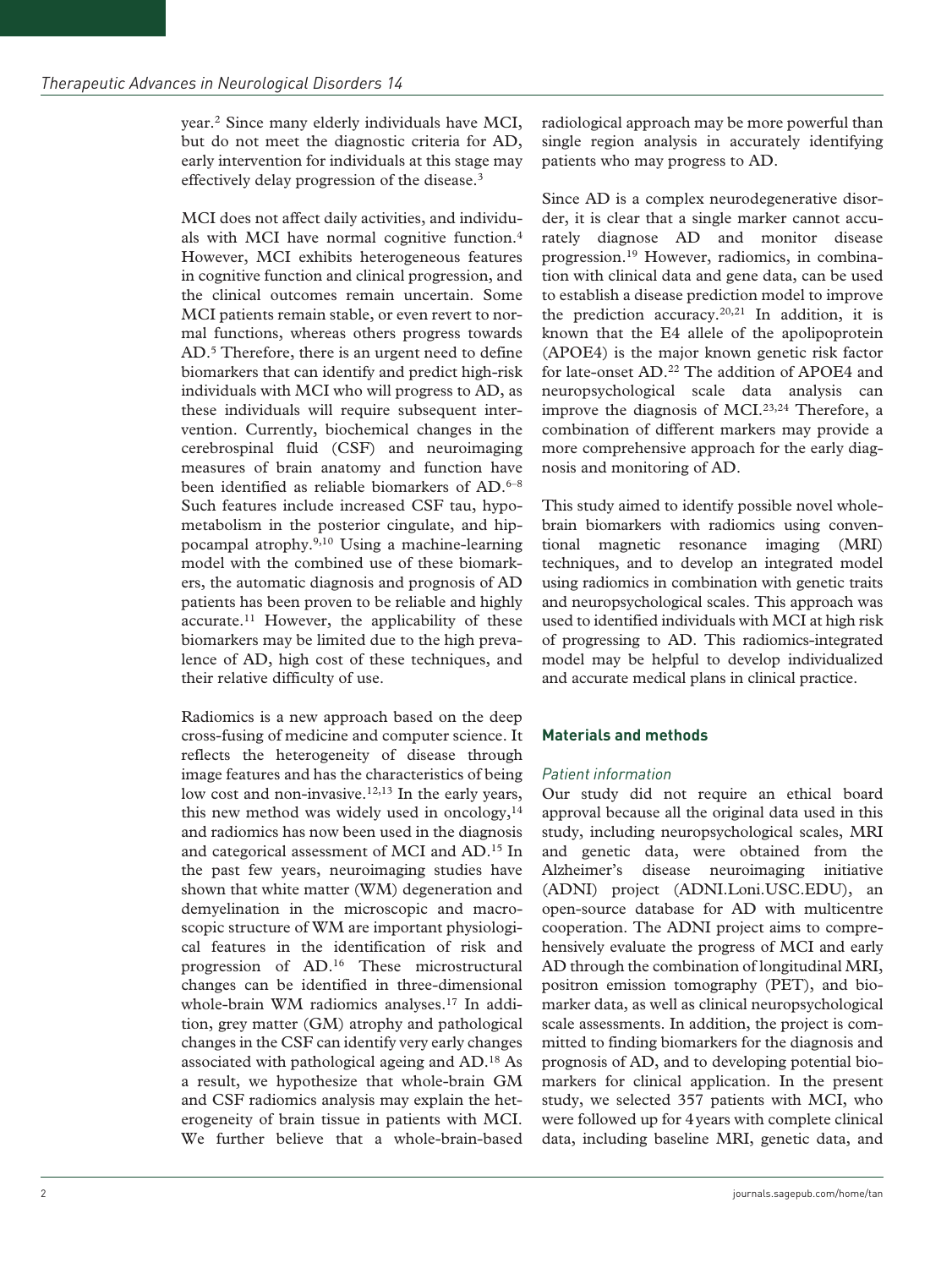neuropsychological data such as the Mini-Mental State Examination (MMSE), Clinical Dementia Rating (CDR), and the Alzheimer's Disease Assessment Scale (ADAS). Of the 357 patients, 154 patients progressed to AD within 4years. In addition, according to the original ADNI participant number, these patients were assigned to a training set  $(n=249)$  or a test set  $(n=108)$  at a 7:3 ratio. The prediction model was established using the training set, and the reliability of the model was verified using the test set.

## *Image preprocessing*

The T1-weighted images (T1WI) were imported into the SPM12 software ([https://www.fil.ion.ucl.](https://www.fil.ion.ucl.ac.uk/spm/software/spm12/) [ac.uk/spm/software/spm12/\)](https://www.fil.ion.ucl.ac.uk/spm/software/spm12/), and DICOM data were automatically segmented into whole-brain WM, GM, and CSF. The correctness of the automatic segmentation was confirmed by two experienced neuro-radiologists with 6–10years of neuroimaging experience, and if needed, were manually modified (WM, GM, and CSF volumes) using the ITK-SNAP software ([http://](http://www.itksnap.org) [www.itksnap.org\)](http://www.itksnap.org). The two neuro-radiologists were blinded to the clinical data. The modification was performed by removing non-brain tissue, brainstem, and cerebellum, and correcting segmentation errors in brain tissues. After manual correction, the brain tissues were imported into the QK software (Quantitative Analysis Kit, version 1.2, GE Healthcare) for feature extraction. Before feature extraction, image preprocessing was performed as previously described.<sup>25</sup> Briefly, T1WI data were resampled at a resolution of  $1 \times 1 \times 1$  mm<sup>3</sup> voxel size using linear interpolation. To reduce image noise, the image greyscale intensity level was discretized and normalized by downsampling each image into 32 bins, thus resulting in an image grey range with equally spaced intervals. Therefore, the bin size and intensity resolution of the discretized volumes depended on the greyscale value (i.e. four bin sizes for each greyscale).

## *Radiomics feature extraction and selection*

The IPM software package of the QK analysis platform was used to extract the radiomics features, including the histogram, Haralick, grey level co-occurrence matrix (GLCM), run length matrix (RLM), and grey level size zone matrix (GLZSM) features. Only the features that were most consistent across different radiologists were selected to

ensure robustness. The Spearman rank correlation test was used to calculate the correlation coefficient between feature set A (from radiologist A) and feature set B (from radiologist B). Robust features were defined as those that exhibited a correlation coefficient greater than 0.8.26 To prevent the 'curse of dimensionality' caused by too many features, which can lead to inaccurate prediction results,27 the dimension of the extracted features was reduced using the maximum relevance minimum redundancy (mRMR) algorithm and traditional least absolute shrinkage and selection operator (LASSO) algorithm. The mRMR algorithm selects a group of features, which can be divided into two categories (stable and progression) to the greatest extent and with minimum intracorrelation of features.28,29 The traditional LASSO algorithm was used to further reduce the dimensionality of the selected features to generate a final set of top-level radiation features related to MCI progression,<sup>30</sup> and to participate in the construction of the radiomics signature.

After feature dimensionality reduction of the training set, a joint feature set containing WM, GM, and CSF was obtained, and the radiomics signature was constructed using multivariate logistic regression. The ability of the signature to predict MCI conversion to AD was evaluated using the rad scores calculated based on the radiomics signature formula. Each patient in the training set was assigned a score that reflected the conversion probability of MCI to AD. The rad score of the test set was calculated by the signature formula of the training set. The area under the curve (AUC) of the receiver operating characteristic (ROC) curve was used to evaluate the accuracy of the radiomics signature in the training and test sets. The radiomics signature formula can be found in the Supplementary Materials.

#### *Construction of the integrated model*

A backward stepwise selection method with a stopping rule based on Akaike's information criterion (AIC) was conducted to select potential predictors in the training set, including demographic characteristics, genetic data, neuropsychological scales, and radiomics signatures. Multiple regression analysis was used to obtain the final predictive factors used for integrated model construction. The variance inflation factor (VIF) was used to diagnose the collinearity of each variable with VIF values, with VIF values greater than 10 indicated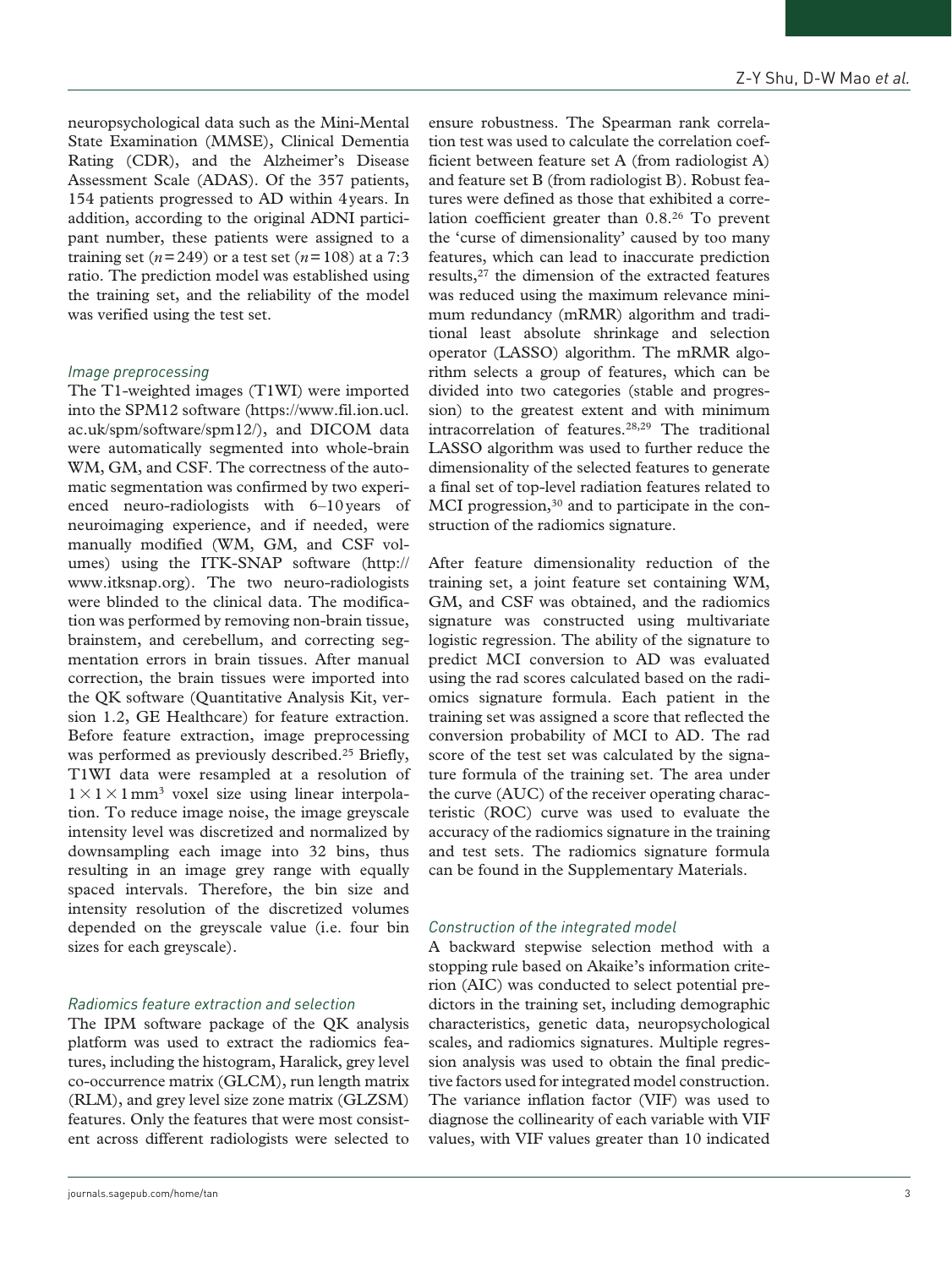| Variable            | Training set $(n=249)$ | Test set $(n=108)$ | p-value |  |
|---------------------|------------------------|--------------------|---------|--|
| Age (years)         | 74.2 (7.8)             | 75.3 (7.3)         | 0.15    |  |
| $APOE4$ [ $n$ $%$ ] |                        |                    |         |  |
| No                  | 119 (47.8)             | 48 (44.4)          | 0.641   |  |
| Yes                 | 130 (52.2)             | 60(55.6)           |         |  |
| Gender [n [%]]      |                        |                    |         |  |
| Male                | 156 (62.7)             | 73 (67.6)          | 0.438   |  |
| Female              | 93 (37.3)              | 35 (32.4)          |         |  |
| Education (years)   | 15.7 <sup>[3]</sup>    | 15.6(2.8)          | 0.859   |  |
| CDR (score)         | 1.6(0.9)               | 1.6(0.9)           | 0.637   |  |
| ADAS (score)        | 11.5(4.3)              | 11.9(4.8)          | 0.471   |  |
| MMSE (score)        | 26.9(1.8)              | 27.2(1.8)          | 0.106   |  |

ADAS, Alzheimer's disease assessment scale; APOE4, apolipoprotein E 4; CDR, clinical dementia rating scale; MMSE, mini-mental state examination.

> severe multicollinearity.<sup>31</sup> Machine-learning classification algorithms exhibit a strong ability to recognize neurodegeneration (e.g. AD and MCI).  $32,33$ Support vector machines (SVMs) in particular can provide a comprehensive way to characterize the whole spatial dimension. Accordingly, SVM was used to construct the prediction model based on the filtered prediction factors, and then the test set data was used to calculate the predictive efficiency based on the predictive model. In this study, an SVM classifier was developed using the MATLAB platform (version 8.3.0.532). An SVM algorithm with a radial basis kernel was applied to construct classification models. The performance of each model was validated using the training and test sets, using diagnostic accuracy, calibration performance, and net benefit as evaluation metrics. These metrics were evaluated using ROC curve analysis, calibration curve analysis, and decision curve analysis (DCA), respectively. In addition, to further quantify the performance of the model, an ROC curve was used to evaluate the diagnostic performance of the integrated model and each predictor. The Delong test was used to measure the differences in the ROC curves between the joint model and the predictors. At last, we predicted the population disease progression at different transformation times to clarify the model's clinical efficacy.

### *Statistical analysis*

Statistical analyses were performed using the SPSS software 17.0 (IBM, Armonk, NY), GraphPad (San Diego, CA), and R software (version 3.4.1; [http://www.Rproject.org\)](http://www.Rproject.org). The Kolmogorov–Smirnov test was used to evaluate the normality of variable distributions. For data with a normal distribution, a Student's *t*-test was used to evaluate the differences between groups. For data without a normal distribution, a Mann– Whitney test was used. For categorical data, a chi-squared test was used to evaluate differences between groups. The 'rms' package of R software was used to construct the plot of calibration. Statistical significance was considered as  $p < 0.05$ .

# **Results**

## *Clinical characteristics of the patients*

Table 1 summarizes the clinical characteristics of patients in the training and test sets. There were no significant differences in age, APOE4, gender, education, CDR, scores, ADAS scores, and MMSE scores between the training and the test sets. In the training set, the APOE4, CDR scores, ADAS scores, MMSE scores, and radiomics signature scores were significantly different between the stable and transformed group (Table 2). In the test set, the CDR scores, ADAS scores, MMSE scores, and radiomics signature scores were significantly different between the stable and transformed groups (all  $p < 0.05$ ) (Table 2). The other factors were not significantly different between groups.

## *The establishment and evaluation of the radiomics signature*

Figure 1 shows the radiomics workflow. A total of 378 radiomic features were extracted from each brain tissue (WM, GM, CSF), indicating that for each patient, 1134 features were extracted from the T1WI images. Among these features, 10 features, including three from WM, three from GM, and four from CSF, were retained after feature dimensionality reduction. Finally, logistic regression was used to construct the radiomics signature. The rad scores were significantly different between the training and test sets. The ROC curve showed that the prediction performance of the radiomics signature in the training and test sets was good, with AUC values of 0.722 and 0.692, specificity values of 0.697 and 0.721, and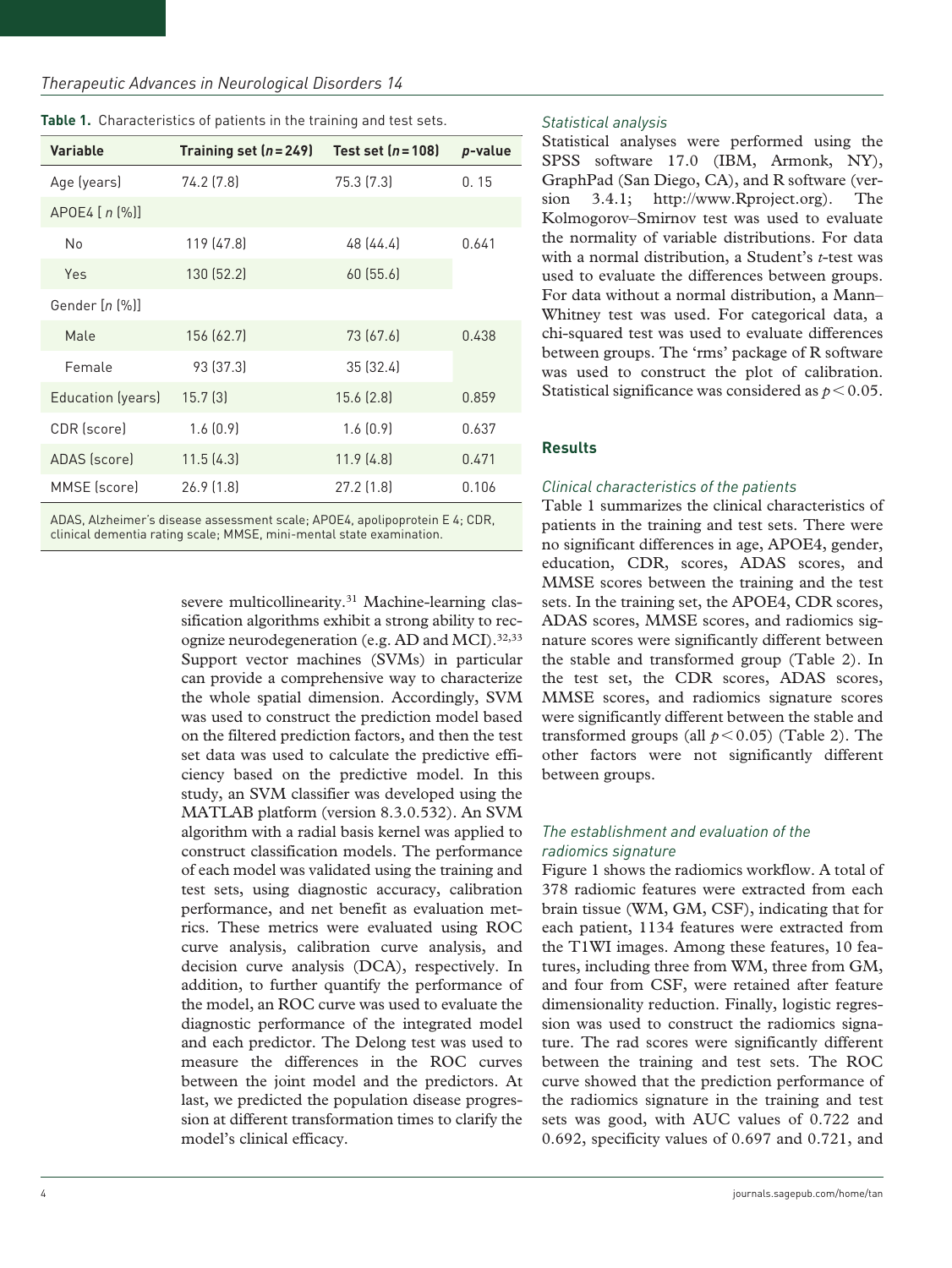| <b>Variable</b>             | Training set $(n=249)$     |                                   |                        |                           | Test set $(n=108)$             |                        |  |
|-----------------------------|----------------------------|-----------------------------------|------------------------|---------------------------|--------------------------------|------------------------|--|
|                             | <b>Stable</b><br>$(n=142)$ | <b>Progression</b><br>$(n = 107)$ | p-value                | <b>Stable</b><br>$(n=61)$ | <b>Progression</b><br>$(n=47)$ | p-value                |  |
| Age (years)                 | 75.5(7.5)                  | 75 (7)                            | 0.569                  | 72.8 (8.2)                | 73.8 (7.4)                     | 0.484                  |  |
| APOE4 [n (%)]               |                            |                                   |                        |                           |                                |                        |  |
| <b>No</b>                   | 84 (59.2)                  | 35 (32.7)                         | $< 0.001$ <sup>*</sup> | 32(52.5)                  | 16 (34)                        | 0.0864                 |  |
| Yes                         | 58 (40.8)                  | 72 (67.3)                         |                        | 29(47.5)                  | 31(66)                         |                        |  |
| Sex [n (%)]                 |                            |                                   |                        |                           |                                |                        |  |
| Male                        | 95 (66.9)                  | 61(57)                            | 0.142                  | 39 (63.9)                 | 34 (72.3)                      | 0.472                  |  |
| Female                      | 47 (33.1)                  | 46 (43)                           |                        | 22 (36.1)                 | 13 (27.7)                      |                        |  |
| Education(years)            | 15.5(3)                    | 16(2.9)                           | 0.166                  | 15.7 <sup>[3]</sup>       | 15.6(2.5)                      | 0.781                  |  |
| CDR (score)                 | 1.4(0.8)                   | 1.9(0.9)                          | $< 0.001$ <sup>*</sup> | 1.5(0.7)                  | 1.8(1)                         | $0.023*$               |  |
| ADAS (score)                | 10.3(4.3)                  | 13.1(3.8)                         | $< 0.001$ <sup>*</sup> | 10.4(4.3)                 | 13.7(4.8)                      | $< 0.001$ <sup>*</sup> |  |
| MMSE (score)                | 27.2(1.8)                  | 26.4(1.6)                         | $< 0.001$ <sup>*</sup> | 27.5(1.8)                 | 26.9(1.7)                      | $0.048*$               |  |
| Radiomics signature (score) | $-0.7(1.1)$                | 0.1(0.7)                          | $< 0.001$ <sup>*</sup> | $-0.8(0.9)$               | $-0.3(0.8)$                    | $0.002*$               |  |

**Table 2.** Clinical characteristics of patients with and without MCI progression in the training and test sets.

\**p*<0.05.

ADAS, Alzheimer's disease assessment scale; APOE4, apolipoprotein E 4; CDR, clinical dementia rating scale; MCI, mild cognitive impairment; MMSE, mini-mental state examination.



**Figure 1.** The construction process of the integrated model.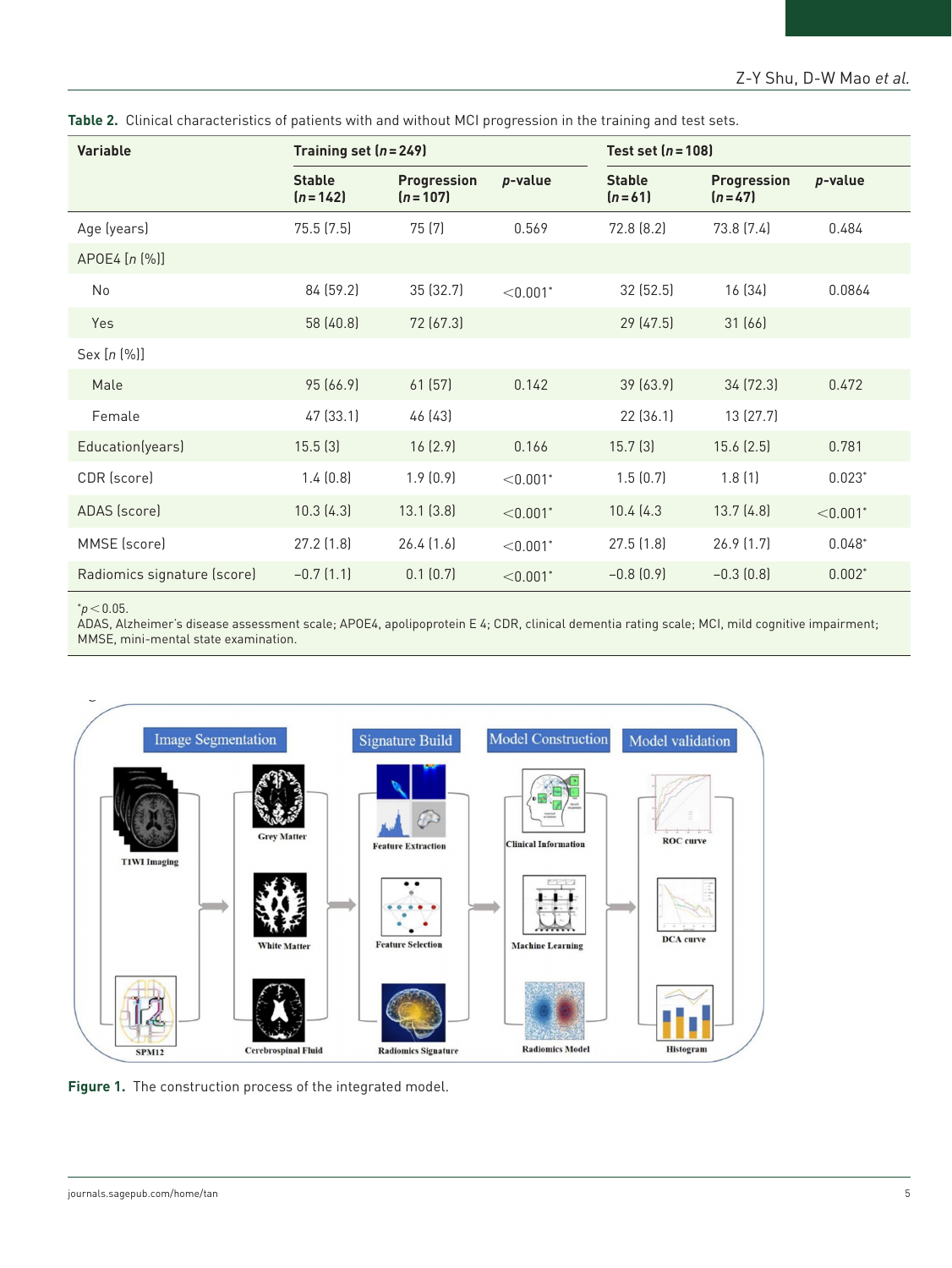

**Figure 2.** Score diagrams of the radiomics signature in the training set (a) and the test (b) set. The diagnostic accuracy of the rad score of the radiomics signature in the training (c) and test (d) sets. The blue dots indicate disease stability, and the yellow dots indicate progression.

sensitivity values of 0.682 and 0.659, respectively (Figure 2). The detailed results and process of dimensionality reduction are shown in the Supplementary Materials.

## *Construction and performance evaluation of the integrated model*

Based on stepwise logistic regression analysis, APOE4, CDR scores, ADAS scores, and radiomics signature scores were independent predictors for MCI conversion to AD. VIF values of APOE4, CDR scores, ADAS scores, and radiomics signature scores were 1.048, 1.04, 1.107, and 1.051, respectively, suggesting that there were no severe collinearities in these factors (see Table 3). The SVM was used to construct an integrated model based on independent prediction factors. The ROC curve showed that the accuracy of the integrated model, radiomics signature, ADAS scores, CDR scores, and APOE4 in the training set was 0.814, 0.722, 0.696, 0.657, and 0.632, respectively with a specificity of 0.671, 0.697, 0.748, 0.747, and 0.592, and a sensitivity of 0.822, 0.682, 0.563, 0.514, and 0.673, respectively. The ROC curve showed that the accuracy of the integrated model, radiomics signature, ADAS scores, CDR scores, and APOE4 in the test set was 0.807, 0.692, 0.695, 0.599, and 0.592, with a specificity of 0.738, 0.721, 0.803, 0.672, and 0.525 and a sensitivity of 0.745, 0.659, 0.532, 0.511, and 0.66, respectively (Figure 3). Furthermore, the Delong test demonstrated that the performance of the integrated model was significantly higher compared to the other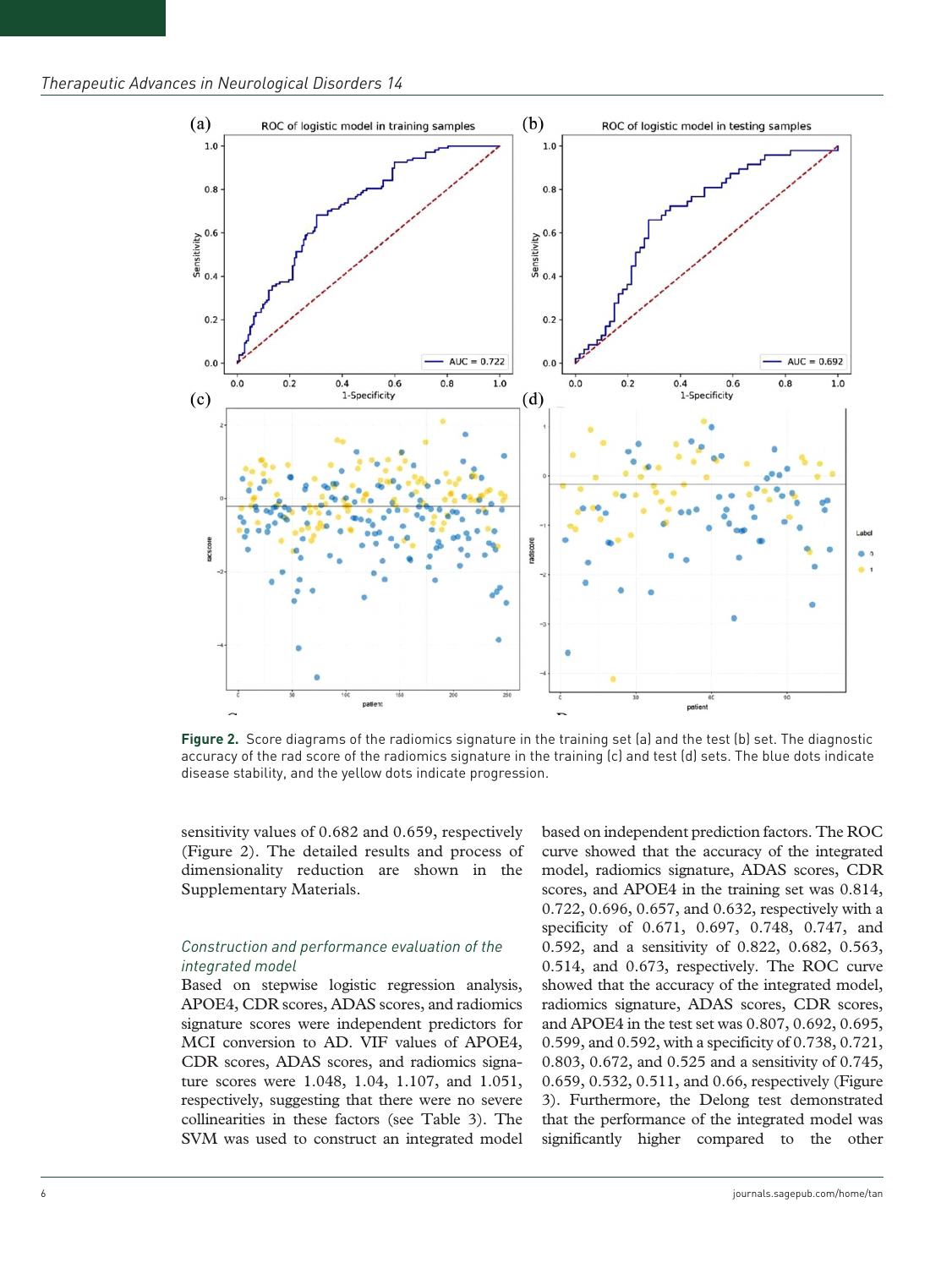| <b>Variable</b>     | <b>Multivariate logistic regression</b> |                        |                  |  |
|---------------------|-----------------------------------------|------------------------|------------------|--|
|                     | OR (95% CI)                             | p-value                | <b>VIF value</b> |  |
| Age                 | 0.979 (0.937-1.023)                     | 0.346                  | <b>NA</b>        |  |
| APOE4               | 2.513 (1.376-4.589)                     | $0.003*$               | 1.048            |  |
| Sex                 | 1.301 (0.684-2.474)                     | 0.423                  | <b>NA</b>        |  |
| Education           | 1.089 (0.98-1.211)                      | 0.114                  | <b>NA</b>        |  |
| CDR                 | 1.856 (1.285-2.68)                      | $0.001*$               | 1.04             |  |
| <b>ADAS</b>         | 1.116 (1.036-1.201)                     | $0.004*$               | 1.107            |  |
| MMSE                | $0.855$ $(0.708 - 1.033)$               | 0.114                  | NA.              |  |
| Radiomics signature | 2.575 (1.75-3.79)                       | $< 0.001$ <sup>*</sup> | 1.051            |  |

**Table 3.** Screening of predictors involved in the integrated model construction.

 $*$ *p* < 0.05.

ADAS, Alzheimer's disease assessment scale; APOE4, apolipoprotein E4; CDR, clinical dementia rating scale; CI, confidence interval; VIF, variance inflation factor; MMSE, mini-mental state examination; OR, odd's ratio.



**Figure 3.** ROC curves for the integrated model, radiomics signature scores, ADAS scores, CDR scores and APOE4 for the prediction of progression from MCI to AD in the training (a) and test (b) sets. AD, Alzheimer's disease; ADAS, Alzheimer's disease assessment scale; APOE4, apolipoprotein E4; CDR, clinical dementia rating scale; MCI, mild cognitive impairment.

independent predictors in the training and test sets  $(p<0.05)$ .

## *Overall validation of the integrated model*

We performed DCA on the integrated model, radiomics signature, ADAS scores, CDR scores, and APOE4 in the training and test sets. The integrated model had the greatest net benefit in both

datasets. The calibration curve was used to analyze the continuous variables, including the model, radiomics signature, ADAS scores, and CDR scores in the two datasets, which showed good consistency (Figure 4). The probability score of each patient's conversion to AD was calculated based on the integrated model. In the training and test sets, the scores were significantly higher in the progression group compared with the stable group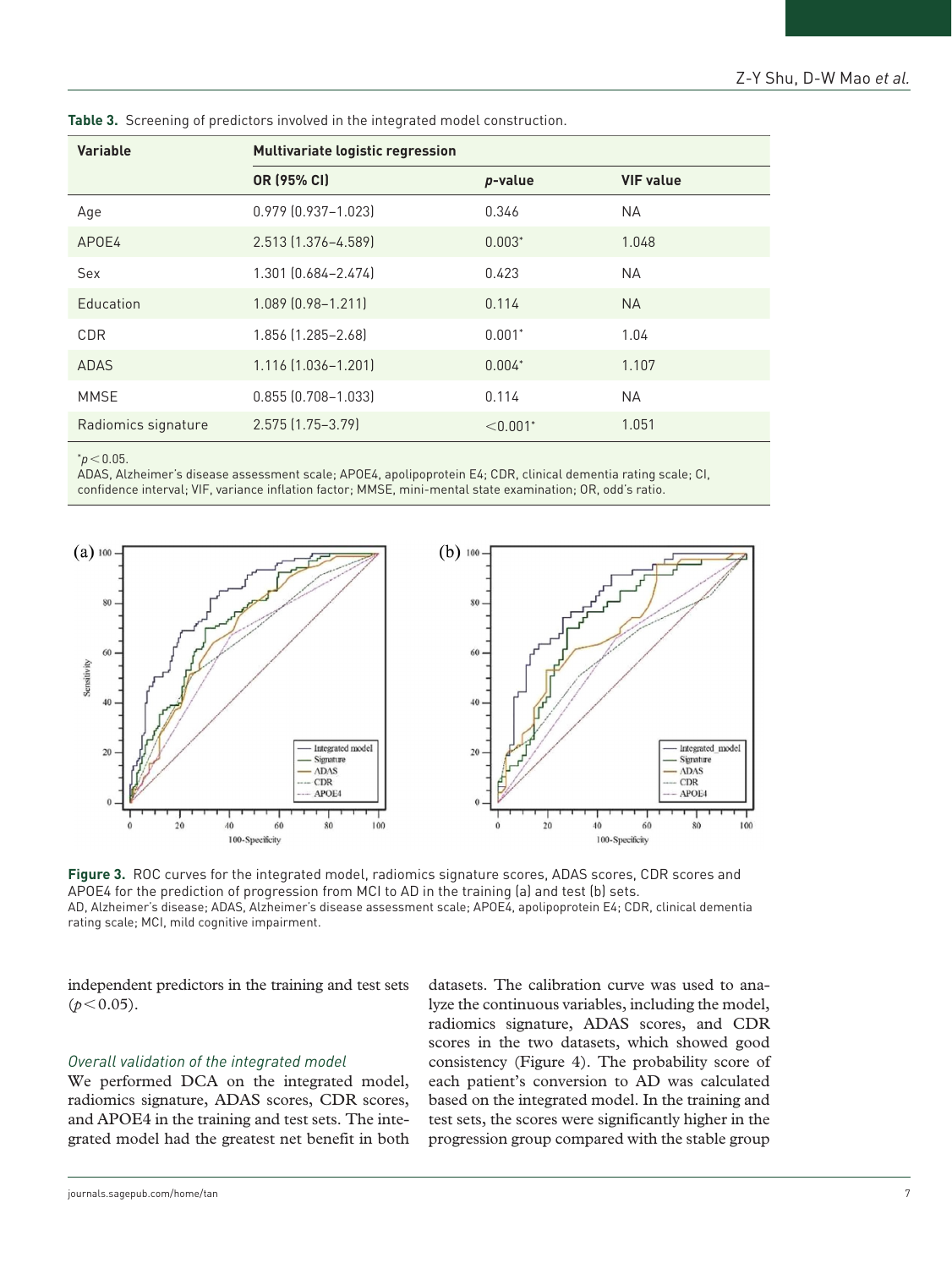

**Figure 4.** Calibration curves for the integrated model, radiomics signature, ADAS scores, and CDR scores for the prediction of progression from MCI to AD in the training (a) and test (b) sets. DCA curves for the associative integrated models, signature, ADAS scores, CDR scores and APOE4 in the training (c) and test (d) sets. AD, Alzheimer's disease; ADAS, Alzheimer's disease assessment scale; APOE4, apolipoprotein E4; CDR, clinical dementia rating scale; MCI, mild cognitive impairment.

(Figure 5). The ROC curve was used to study the diagnostic accuracy based on the conversion time and showed that the prediction of 1-year MCI conversion to AD by the model had the maximum diagnostic efficacy (Table 4).

#### **Discussion**

In this study, we used WM, GM, and CSF volumes to build a radiomics signature. We found that, the rad score was significantly different between stable MCI patients and progression MCI patients, suggesting that a whole-brainbased radiomics signature can be used as a potential biomarker to identify patients who progress from MCI to AD. In addition, the integrated model, with the use of the radiomic signature and genetic and neuropsychological scale data, showed that the time point for the greatest predicting efficacy from MCI to AD was 1year. The radiomics-integrated model may provide a reliable tool in clinical practice to identify high-risk patients with MCI who may progress to AD.

Biomarkers play a major role in the early diagnosis and prediction of AD.34 The most studied biomarkers include neuropsychological markers, biochemical markers, and neuroimaging markers.35 However, the clinical application of biochemical markers is poor, and neuropsychological markers are more subjective and can be applied only to patients with clinical symptoms. Therefore,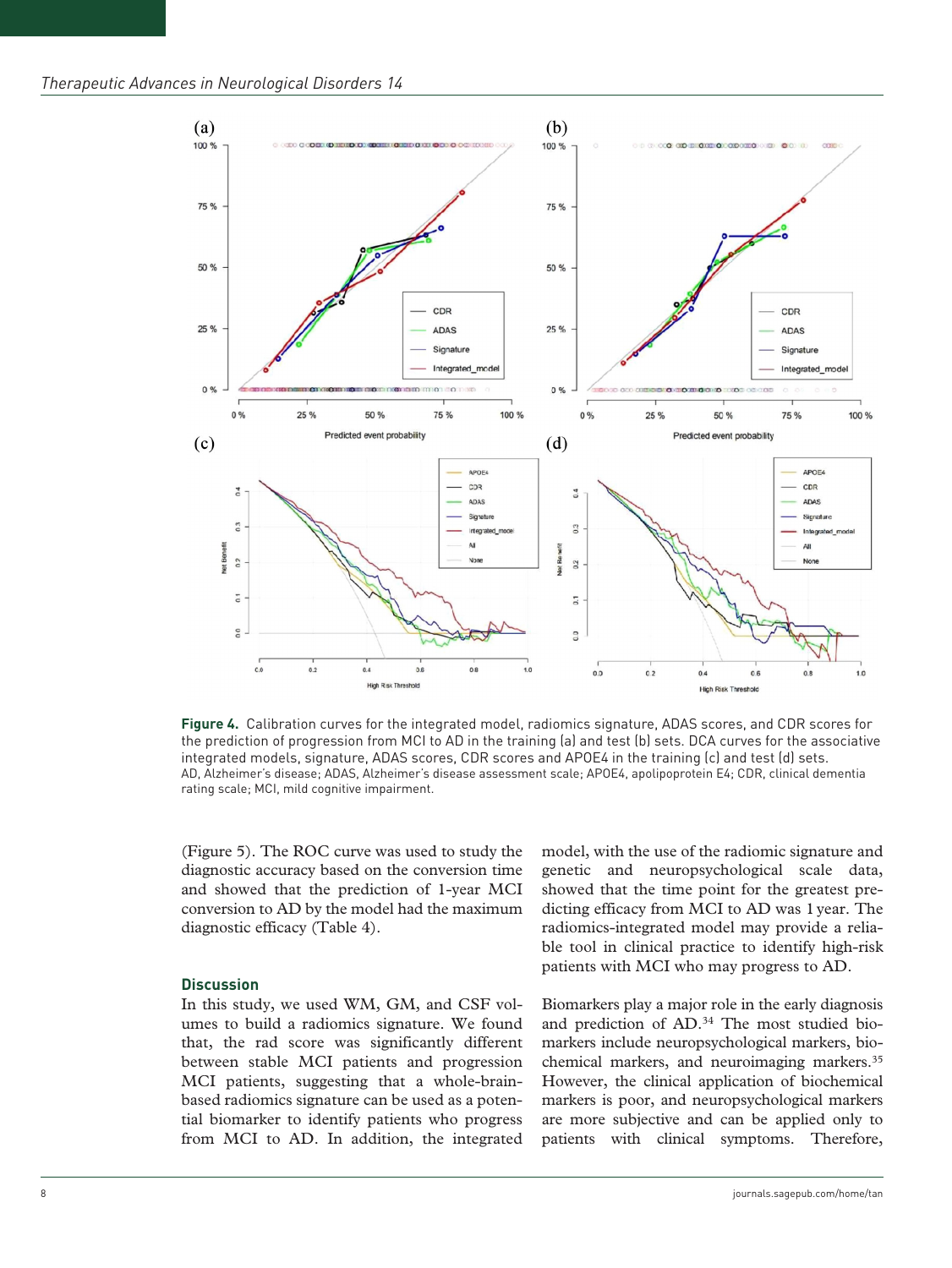| <b>Time</b>                | <b>Receiver operating characteristic</b><br>curve |                    |                    |  |
|----------------------------|---------------------------------------------------|--------------------|--------------------|--|
|                            | <b>AUC</b>                                        | <b>Sensitivity</b> | <b>Specificity</b> |  |
| 6 months                   | 0.774                                             | 0.619              | 0.817              |  |
| 12 months                  | 0.814                                             | 0.726              | 0.798              |  |
| 18 months                  | 0.81                                              | 0.692              | 0.798              |  |
| 24 months                  | 0.794                                             | 0.672              | 0.798              |  |
| 36 months                  | 0.797                                             | 0.787              | 0.685              |  |
| 48 months                  | 0.742                                             | 0.75               | 0.82               |  |
| AUC, area under the curve. |                                                   |                    |                    |  |

**Table 4.** Performance evaluation of the integrated model at different time points.



neuroimaging markers are currently the main research focus, and MRI, which reflects brain tissue structure non-invasively and intuitively, has become an important factor in neuroimaging research.36–38 The volume of the hippocampus and the thickness of the cortex have been widely used in the study of the evolution of AD.39,40 However, these brain regions reflect only the local pathological mechanism of the disease, but not the pathological changes in the evolution of MCI to AD. In this study, we developed a novel whole-brain biomarker based on radiomics analysis to identify the high-risk population of MCI patients who may progress to AD. Our results showed that the radiomics signature had good diagnostic efficiency, which may reflect most of the pathological changes that take place during disease progression. This is likely due to the fact that radiomics features of the signature obtained from the WM, GM, and CSF are closely related to the conversion of MCI to AD.41 In addition, most of the radiomics features of the signatures belong to high-level disease attributes. For example, it has been reported that RLM features are related to WM damage, $42$  which plays an important role in the transformation of MCI to AD. In addition, the complexity and roughness derived from GLCM features can reflect the degree of association between different pixels in the same brain region. Therefore, GLCM features involved in the construction of signatures indicate that brain structural damage may lead to changes in the complexity and distribution of voxels in disease-relevant regions. A previous study by Feng *et al.*43 supports this idea,15 further confirming the prognostic value of high-price quantitative image features in

**Figure 5.** Violin box diagram of the model score. Statistically significant differences in model scores were observed between the stable and progression groups in the training (left) and test (right) sets. \*\*Denotes *p*<0.001, the red line denotes the median, and the black dotted line denotes the first and third quartiles.

neurodegenerative diseases. Furthermore, previous similar studies have shown that structural atrophy and functional metabolic abnormalities related to MCI progression were mainly in brain areas such as the hippocampus, frontal lobe, and temporal cortex.44 Therefore, our study may further expand the scope of radiomics studies in brain regions affected by neurodegenerative diseases.

Biomarkers can be used to track disease progression over time when studying the effectiveness of new modification therapies for AD.45 Many methods such as amyloid imaging, functional MRI, and F-deoxyglucose positron emission tomography (PET) can be used to predict the potential progress of AD.46–49 However, a single marker is unlikely to completely describe the status and progression of AD. Given the lack of ideal diagnostic methods, a combination of biomarkers may improve the diagnostic accuracy of AD.50 Our results also confirm this idea, in that our prediction model significantly improved the diagnostic efficiency by the combined use of a radiomics signature, APOE4, and neuropsychological scales. The predictive accuracy of MCI progression obtained by the current combined markers method is very similar to that of previous SPECT studies. In fact, the diagnostic efficiency of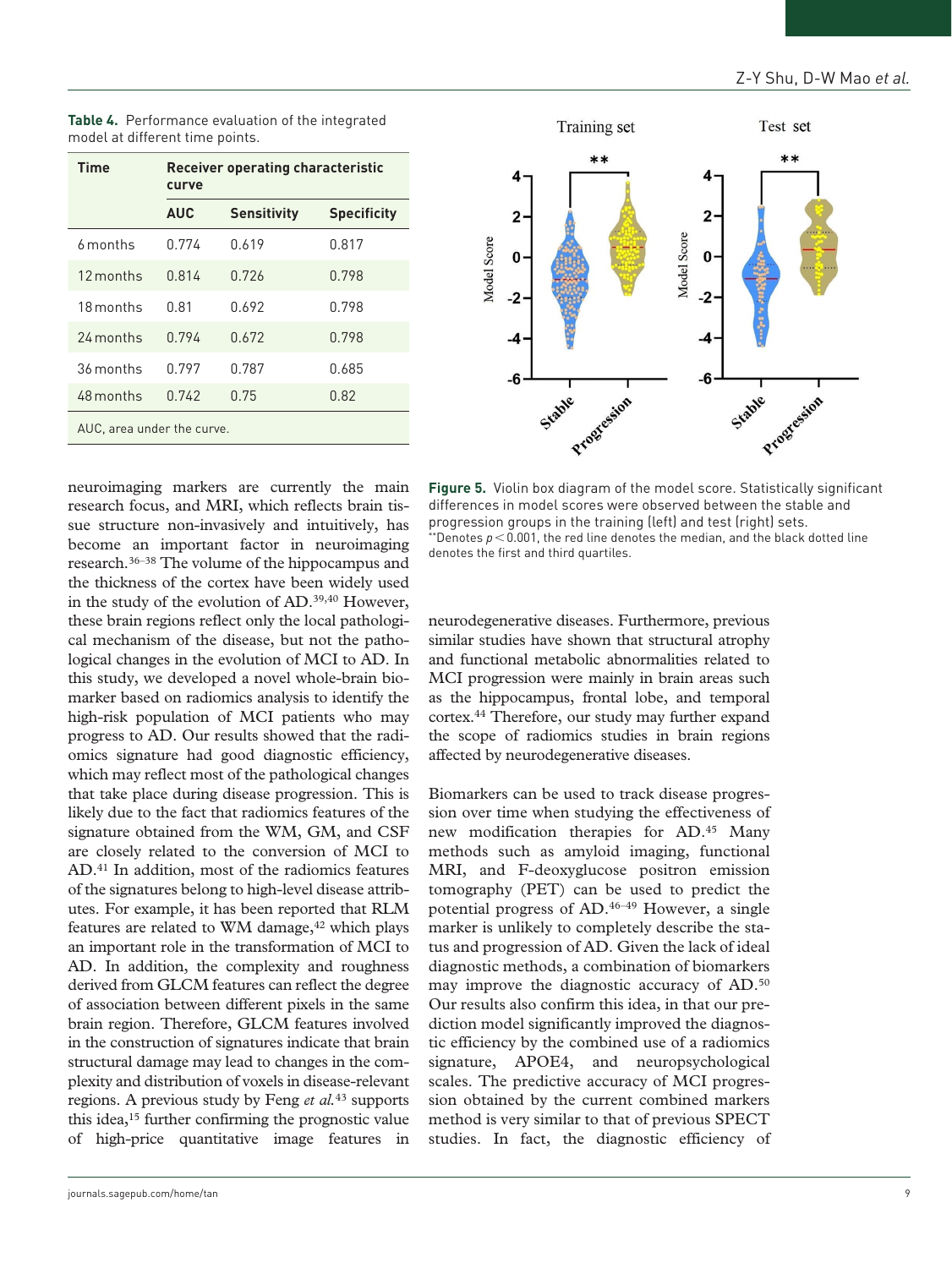SPECT in predicting AD conversion in patients with MCI ranged from  $0.74$  to  $0.82$ ,<sup>51</sup> which were similar to the results of this study. Further studies are required to assess whether the combination of whole-brain biomarkers and other brain imaging methods will lead to better risk assessment and diagnosis.

Chen *et al.*52 used the CARE index, which combines multiple dimensions of biomarkers, including cognition, CSF, a GM concentration index, and a hippocampal functional connectivity index, to predict the progress of MCI, and showed a high diagnostic efficiency (AUC=0.861). However, considering the small sample size (*n*=102 patients) in their study, our results may be more valuable for evaluating MCI progression. In addition, our results also showed that the diagnostic efficiency of the integrated model was the highest for predicting one-year conversion to  $AD(AUC=0.814)$ . Nevertheless, the diagnostic efficiency in our case was lower than that reported by Minhas *et al.*,<sup>53</sup> which found a one-year conversion accuracy to AD of 0.88 based on the longitudinal integrated index of MRI. The integrated index includes MRI biomarkers, such as the volume, surface area, and cortical thickness of different brain regions, in addition to a variety of neuropsychological indicators, such as the ADAS and MMSE. However, since approximately 50–80% of MCI patients do not progress to AD during the follow-up period of 3–4years, the cost of assessment will be greatly increased when using this method to confirm such progression.54 In such a heterogeneous population, long-term follow-up of these biomarkers may be more difficult, and will lead to a heavier burden of medical resources. In addition, our study used APOE4 genetic data for predicting MCI progression to AD. Although additional tests for APOE genetic information increases the cost for the patients, only one test at the beginning of the follow-up period is necessary to build the prediction model. As a result, our model provides a noninvasive and convenient approach for screening early AD in the clinic.

Our study also has some limitations. Firstly, this study used a relatively short follow-up period. A certain proportion of currently stable patients may progress to AD later in life. However, the proportion of MCI patients who progress to AD is uncertain. AD progression is higher during the first few years of follow-up, but decreases during longer follow-up intervals.<sup>55</sup> Secondly, this study is a

retrospective study based on information available in public databases. It is necessary to conduct further longitudinal prospective studies on MCI patients to confirm the results of this study.

In summary, this study found that whole-brainbased radiomics biomarkers can be used to identify high-risk patients with MCI who may convert to AD in the future. In addition, radiomics biomarkers in combination with genetic data and neuropsychological scale analysis can significantly improve the predictive performance of MCI to AD.

## **Author contributions**

Xiangyang Gong and Zhenyu Shu contributed to the conception and design of the study.

Yuyun Xu and Yuan Shao provided and prepared the samples.

Yuyun Xu and Dewang Mao reconstructed and analyzed the images.

Zhenyu Shu, and Peipei Pang analyzed and interpreted the data.

Zhenyu Shu wrote the manuscript with input from all authors.

## **Conflict of interest statement**

Peipei Pang was employed by the company GE Healthcare. The other authors declare that the research was conducted in the absence of any commercial or financial relationships that could be construed as a potential conflict of interest.

## **Funding**

The authors disclosed receipt of the following financial support for the research, authorship, and/or publication of this article: Fund of Health Commission of Zhejiang Province in China, Grant/Award Number: 2020KY039.

## **ORCID iD**

Zhen-Yu Shu [https://orcid.org/0000-0002-](https://orcid.org/0000-0002-7529-2357) [7529-2357](https://orcid.org/0000-0002-7529-2357)

## **Supplemental material**

Supplemental material for this article is available online.

## **Reference**

1. Lane CA, Hardy J and Schott JM. Alzheimer's disease. *Eur J Neurol* 2018; 25: 59–70.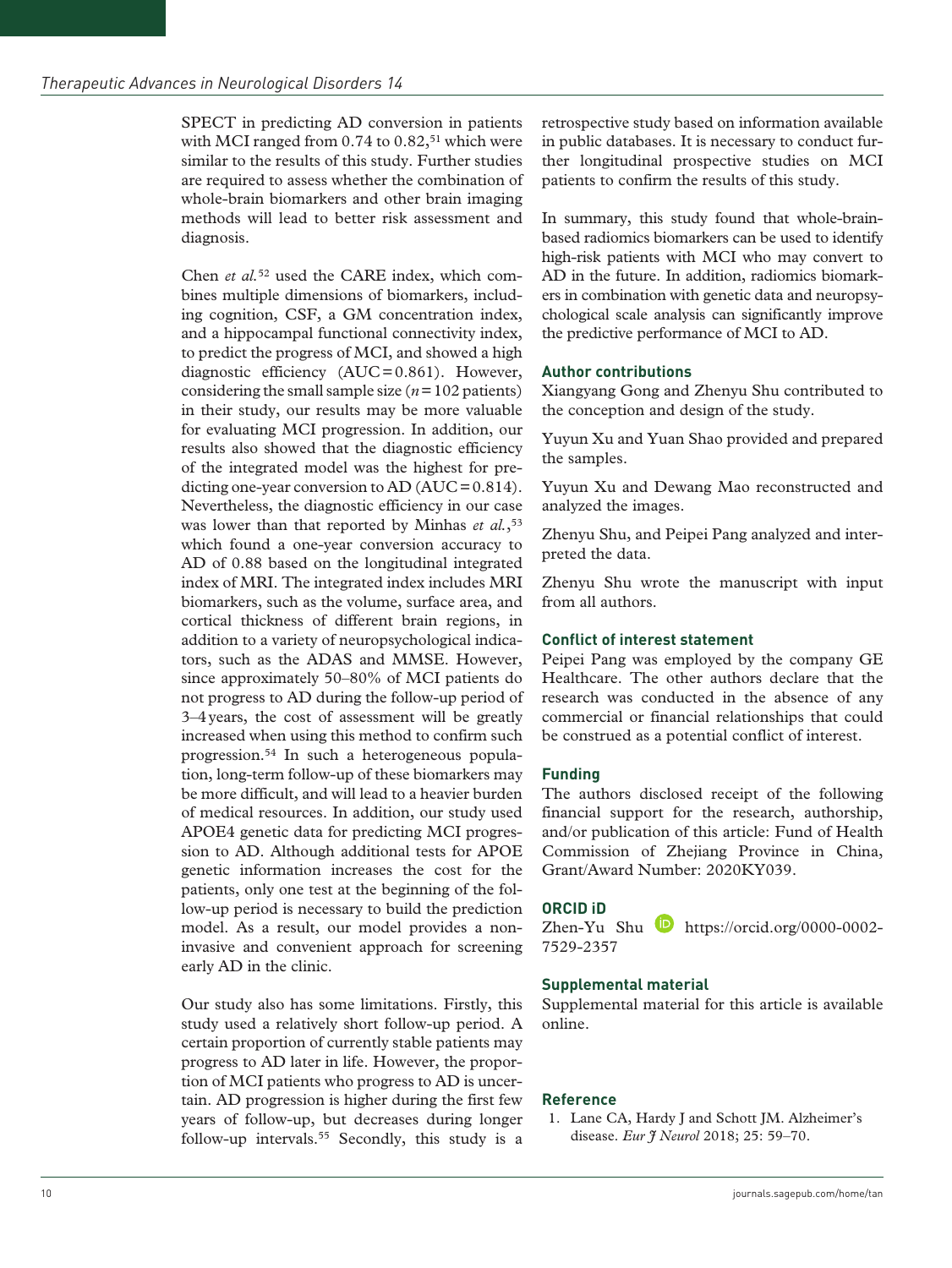- 2. Langa KM and Levine DA. The diagnosis and management of mild cognitive impairment: a clinical review. *JAMA* 2014; 312: 2551–2561.
- 3. Jack CR Jr, Knopman DS, Jagust WJ*, et al.* Tracking pathophysiological processes in Alzheimer's disease: an updated hypothetical model of dynamic biomarkers. *Lancet Neurol* 2013; 12: 207–216.
- 4. Vega JN and Newhouse PA. Mild cognitive impairment: diagnosis, longitudinal course, and emerging treatments. *Curr Psychiatry Rep* 2014; 16: 490.
- 5. Gauthier S, Reisberg B, Zaudig M*, et al.* Mild cognitive impairment. *Lancet* 2006; 367: 1262– 1270.
- 6. Da X, Toledo JB, Zee J*, et al.* Integration and relative value of biomarkers for prediction of MCI to AD progression: spatial patterns of brain atrophy, cognitive scores, APOE genotype and CSF biomarkers. *NeuroImage Clin* 2013; 4: 164–173.
- 7. Dickerson BC, Wolk DA and Alzheimer's Disease Neuroimaging Initiative. Biomarkerbased prediction of progression in MCI: comparison of AD signature and hippocampal volume with spinal fluid amyloid-β and tau. *Front Aging Neurosci* 2013; 5: 55.
- 8. Salvatore C, Cerasa A and Castiglioni I. MRI characterizes the progressive course of AD and predicts conversion to Alzheimer's dementia 24 months before probable diagnosis. *Front Aging Neurosci* 2018; 10: 135.
- 9. Geuze E, Vermetten E and Bremner JD. MR-based in vivo hippocampal volumetrics: 2. Findings in neuropsychological disorders. *Mol Psychiatry* 2005; 10: 160–184.
- 10. Sperling RA, Aisen PS, Beckett LA*, et al.* Toward defining the preclinical stages of Alzheimer's disease: recommendations from the National Institute on Aging-Alzheimer's Association workgroups on diagnostic guidelines for Alzheimer's disease. *Alzheimers Dement* 2011; 7: 280–292.
- 11. Salvatore C, Battista P and Castiglioni I. Frontiers for the early diagnosis of AD by means of MRI brain imaging and support vector machines. *Curr Alzheimer Res* 2016; 13: 509–533.
- 12. Yip SS and Aerts HJ. Applications and limitations of radiomics. *Phys Med Biol* 2016; 61: R150–R166.
- 13. Lambin P, Leijenaar RTH, Deist TM*, et al.* Radiomics: the bridge between medical imaging

and personalized medicine. *Nat Rev Clin Oncol* 2017; 14: 749–762.

- 14. Gillies RJ, Kinahan PE and Hricak H. Radiomics: images are more than pictures, they are data. *Radiology* 2016; 278: 563–577.
- 15. Qi F and Ding Z. MRI radiomics classification and prediction in Alzheimer's disease and mild cognitive impairment: a review. *Curr Alzheimer Res* 2020; 17: 297–309.
- 16. Nasrabady SE, Rizvi B, Goldman JE*, et al.* White matter changes in Alzheimer's disease: a focus on myelin and oligodendrocytes. *Acta Neuropathol Commun* 2018; 6: 22.
- 17. Shao Y, Chen Z, Ming S*, et al.* Predicting the development of normal-appearing white matter with radiomics in the aging brain: a longitudinal clinical study. *Front Aging Neurosci* 2018; 10: 393.
- 18. Jack CR Jr, Bennett DA, Blennow K*, et al.* NIA-AA research framework: toward a biological definition of Alzheimer's disease. *Alzheimers Dement* 2018; 14: 535–562.
- 19. Blennow K and Zetterberg H. Biomarkers for Alzheimer's disease: current status and prospects for the future. *J Intern Med* 2018; 284: 643–663.
- 20. Kumar V, Gu Y, Basu S*, et al.* Radiomics: the process and the challenges. *Magn Reson Imaging* 2012; 30: 1234–1248.
- 21. Thawani R, McLane M, Beig N*, et al.* Radiomics and radiogenomics in lung cancer: a review for the clinician. *Lung Cancer* 2018; 115: 34–41.
- 22. Safieh M, Korczyn AD and Michaelson DM. ApoE4: an emerging therapeutic target for Alzheimer's disease. *BMC Med* 2019; 17: 64.
- 23. Goerlich KS, Votinov M, Dicks E*, et al.* Neuroanatomical and neuropsychological markers of amnestic MCI: a three-year longitudinal study in individuals unaware of cognitive decline. *Front Aging Neurosci* 2017, 9: 34.
- 24. Genin E, Hannequin D, Wallon D*, et al.* APOE and Alzheimer disease: a major gene with semidominant inheritance. *Mol Psychiatry* 2011; 16: 903–907.
- 25. Sun R, Limkin EJ, Vakalopoulou M*, et al.* A radiomics approach to assess tumour-infiltrating CD8 cells and response to anti-PD-1 or anti-PD-L1 immunotherapy: an imaging biomarker, retrospective multicohort study. *Lancet Oncol* 2018; 19: 1180–1191.
- 26. Wu J, Aguilera T, Shultz D*, et al.* Early-stage non-small cell lung cancer: quantitative imaging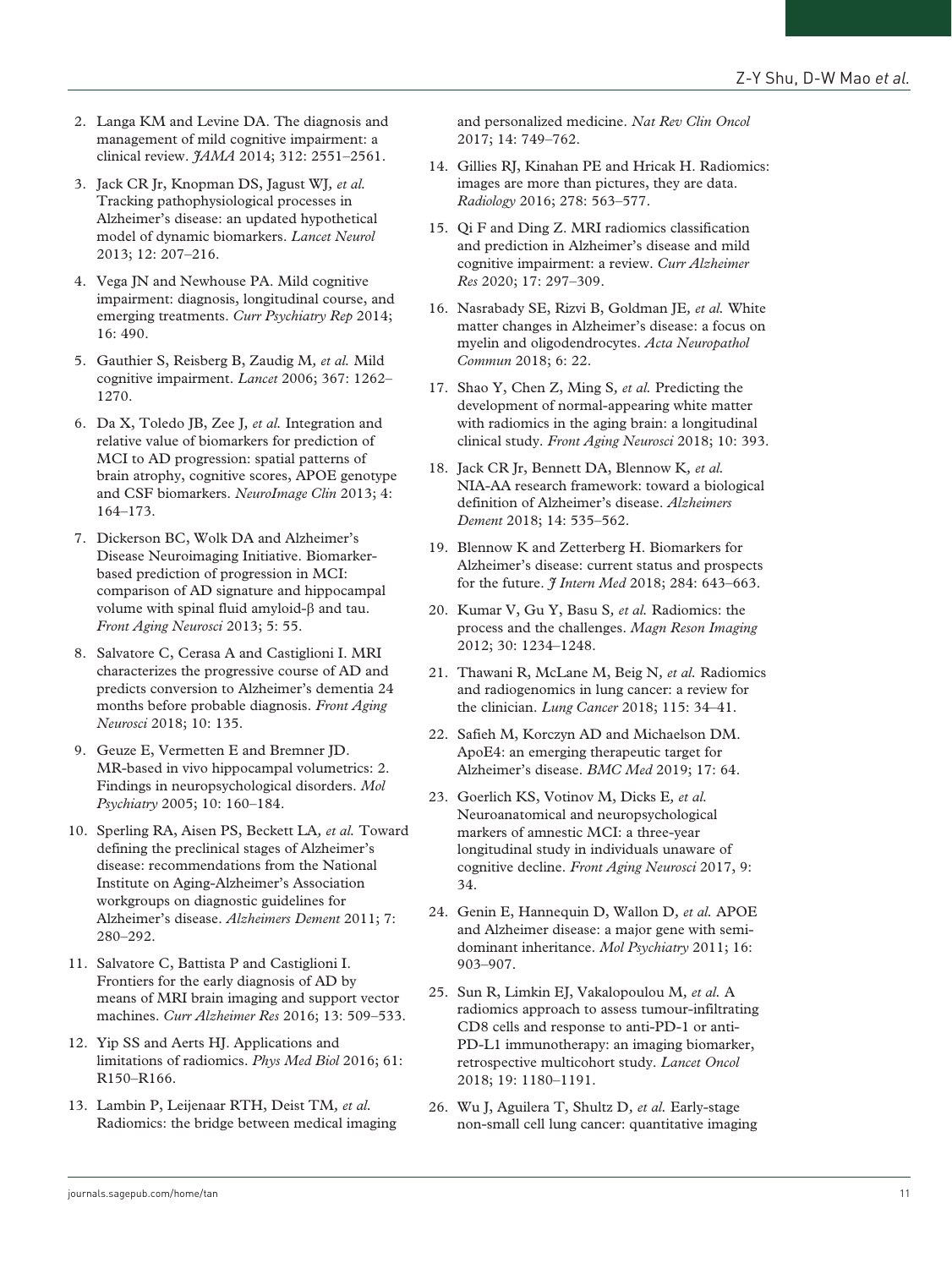characteristics of 18F Fluorodeoxyglucose PET/ CT allow prediction of distant metastasis. *Radiology* 2016; 281: 270–278.

- 27. John A. Computational anatomy with the SPM software. *Magn Reson Imaging* 2009; 27: 1163– 1174.
- 28. De Jay N, Papillon-Cavanagh S, Olsen C*, et al.* MRMRe: an R package for parallelized mRMR ensemble feature selection. *Bioinformatics* 2013; 29: 2365–2368.
- 29. Alshamlan H, Badr G and Alohali Y. mRMR-ABC: a hybrid gene selection algorithm for cancer classification using microarray gene expression profiling. *Biomed Res Int* 2015; 2015: 604910.
- 30. Xiang ZJ, Wang Y and Ramadge PJ. Screening tests for lasso problems. *IEEE Trans Pattern Anal Mach Intell* 2017; 39: 1008–1027.
- 31. Wu Y, Xu L, Yang P*, et al.* Survival prediction in high-grade osteosarcoma using radiomics of diagnostic computed tomography. *EbioMedicine* 2018; 34: 27–34.
- 32. Klöppel S, Stonnington CM, Chu C*, et al.* Automatic classification of MR scans in Alzheimer's disease. *Brain* 2008; 131: 681–689.
- 33. Teipel SJ, Born C, Ewers M*, et al.* Multivariate deformation-based analysis of brain atrophy to predict Alzheimer's disease in mild cognitive impairment. *NeuroImage* 2007; 38: 13–24.
- 34. Veitch DP, Weiner MW, Aisen PS*, et al.* Alzheimer's disease neuroimaging initiative. Understanding disease progression and improving Alzheimer's disease clinical trials: recent highlights from the Alzheimer's disease neuroimaging initiative. *Alzheimers Dement* 2019; 15: 106–152.
- 35. Tan C-C, Yu J-T and Tan L. Biomarkers for preclinical Alzheimer's disease. *J Alzheimers Dis* 2014; 42: 1051–1069.
- 36. Márquez F and Yassa MA. Neuroimaging biomarkers for Alzheimer's disease. *Mol Neurodegener* 2019; 14: 21.
- 37. Bozzali M, Serra L and Cercignani M. Quantitative MRI to understand Alzheimer's disease pathophysiology. *Curr Opin Neurol* 2016, 29: 437–444.
- 38. Chandra A, Dervenoulas G and Politis M; Alzheimer's Disease Neuroimaging Initiative. Magnetic resonance imaging in Alzheimer's disease and mild cognitive impairment. *J Neurol* 2019, 266: 1293–1302.
- 39. Fjell AM, McEvoy L, Holland D*, et al.* What is normal in normal aging? Effects of aging, amyloid and Alzheimer's disease on the cerebral cortex and the hippocampus. *Prog Neurobiol* 2014; 117: 20–40.
- 40. Axelrud LK, Santoro ML, Pine DS*, et al.* Polygenic risk score for Alzheimer's disease: implications for memory performance and hippocampal volumes in early life. *Am J Psychiatry* 2018, 175: 555–563.
- 41. Pini L, Pievani M, Bocchetta M*, et al.* Brain atrophy in Alzheimer's disease and aging. *Ageing Res Rev* 2016; 30: 25–48.
- 42. Shu Z-Y, Shao Y, Xu Y-Y*, et al.* Radiomics nomogram based on MRI for predicting white matter hyperintensity progression in elderly adults. *J Magn Reson Imaging* 2020; 51: 535–546.
- 43. Feng Q, Wang M, Song Q*, et al.* Correlation between hippocampus MRI radiomic features and resting-state intrahippocampal functional connectivity in Alzheimer's disease. *Front Neurosci* 2019; 13: 435.
- 44. Montembeault M, Brambati SM, Lamari F*, et al.* Atrophy, metabolism and cognition in the posterior cortical atrophy spectrum based on Alzheimer's disease cerebrospinal fluid biomarkers. *Neuroimage Clin* 2018; 20: 1018– 1025.
- 45. Dickerson BC and Sperling RA. Neuroimaging biomarkers for clinical trials of disease-modifying therapies in Alzheimer's disease. *NeuroRx* 2005; 2: 348–360.
- 46. Bondi MW, Edmonds EC and Salmon DP. Alzheimer's disease: past, present, and future. *J Int Neuropsychol Soc* 2017; 23: 818–831.
- 47. Sevigny J, Chiao P, Bussière T*, et al.* The antibody aducanumab reduces Aβ plaques in Alzheimer's disease. *Nature* 2016; 537: 50–56.
- 48. Basaia S, Agosta F, Wagner L*, et al.* Alzheimer's disease neuroimaging initiative. Automated classification of Alzheimer's disease and mild cognitive impairment using a single MRI and deep neural networks. *Neuroimage Clin* 2019; 21: 101645.
- 49. Rafii MS. Tau PET imaging for staging of Alzheimer's disease in down syndrome. *Dev Neurobiol* 2019; 79: 711–715.
- 50. Schott JM, Kennedy J and Fox NC. New developments in mild cognitive impairment and Alzheimer's disease. *Curr Opin Neurol* 2006; 19: 552–558.